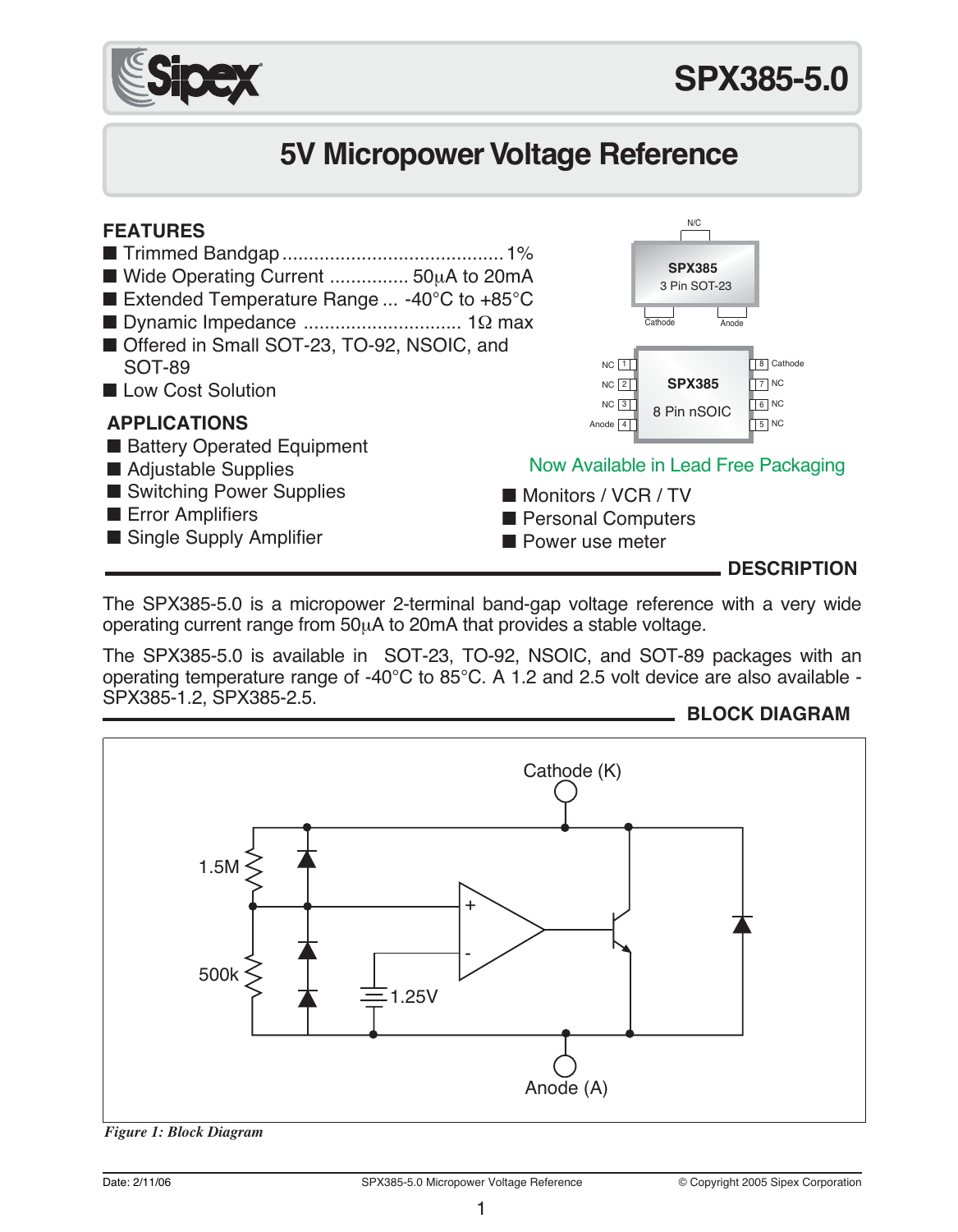Stresses greater than those listed under ABSOLUTE MAXIMUM RATINGS may cause permanent damage to the device. This is a stress rating<br>only and functional operation of the device at these or any other conditions above those i

| Lead Temperature (Soldering 10 sec.), T.  300°C |  |
|-------------------------------------------------|--|

#### **ELECTRICAL CHARACTERISTICS**

 $I_{\text{IN}} = 100\mu\text{A}$ ,  $T_{\text{A}} = 25^{\circ}\text{C}$ , unless otherwise specified. The  $\bullet$  denotes the specifications which apply over the full operating temperature range.

| <b>PARAMETER</b>               | MIN. | TYP. | <b>MAX</b> |   | <b>UNIT</b> | <b>CONDITIONS</b>                    |
|--------------------------------|------|------|------------|---|-------------|--------------------------------------|
| Reference Voltage              | 4.90 | 5.00 | 5.10       | ٠ | $\vee$      | 2%                                   |
|                                | 4.95 | 5.00 | 5.05       |   |             | 1%                                   |
| <b>Dynamic Output</b>          |      | 0.6  | 1.0        | ٠ | Ω           | $F = 20$ Hz                          |
| Impedance                      |      |      |            | ٠ |             | $I_p = 100 \mu A$                    |
| Reference Voltage              |      | 10   | 20         | ٠ | mV          | $20\mu A \leq I_0 \leq 20mA$         |
| Change with $I_{p}$ .          |      |      |            |   |             |                                      |
| <b>Temperature Coefficient</b> |      | 30   | 50         | ٠ | ppm/°C      | Note 1                               |
| Minimum Operating Current      | 30   |      | 50         | ٠ | μA          |                                      |
| Output Wideband Noise          |      | 120  |            | ٠ | uVrms       | $10Hz \le f \le 10kHz$               |
| Long Term Stability            |      | 60   |            | ٠ | ppm         | T=1000Hr;                            |
|                                |      |      |            |   |             | $T_a = 25^{\circ}C \pm 0.1^{\circ}C$ |
| <b>Operating Temperature</b>   | -40  |      | $+85$      |   | $^{\circ}C$ |                                      |

Note 1. Three-point measurement guarantees the error band over the specified temperature range.

#### **\*CALCULATING AVERAGE TEMPERATURE COEFFICIENT (TC)**



*Figure 2. V<sub>KA</sub> vs. Temperature*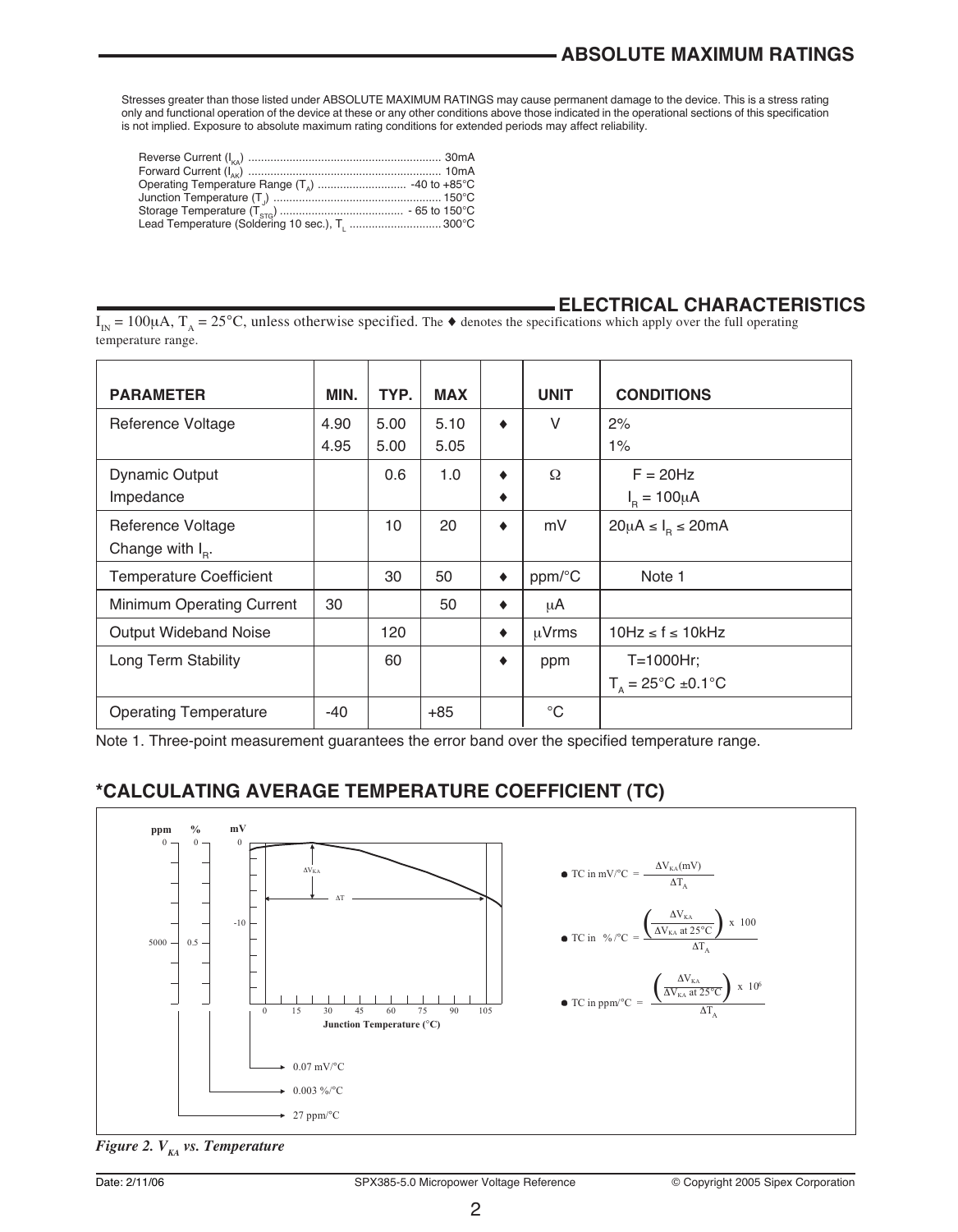### **TYPICAL PERFORMANCE CHARACTERISTICS**



*Figure 1. Improving Regulation of Adjustable Regulators*



*Figure 3. Precision 1*µ*A to 1mA Current Source*



*Figure 2. Micropower Reference from 9V Battery*



*Figure 4: Precision Micropower 10V Reference*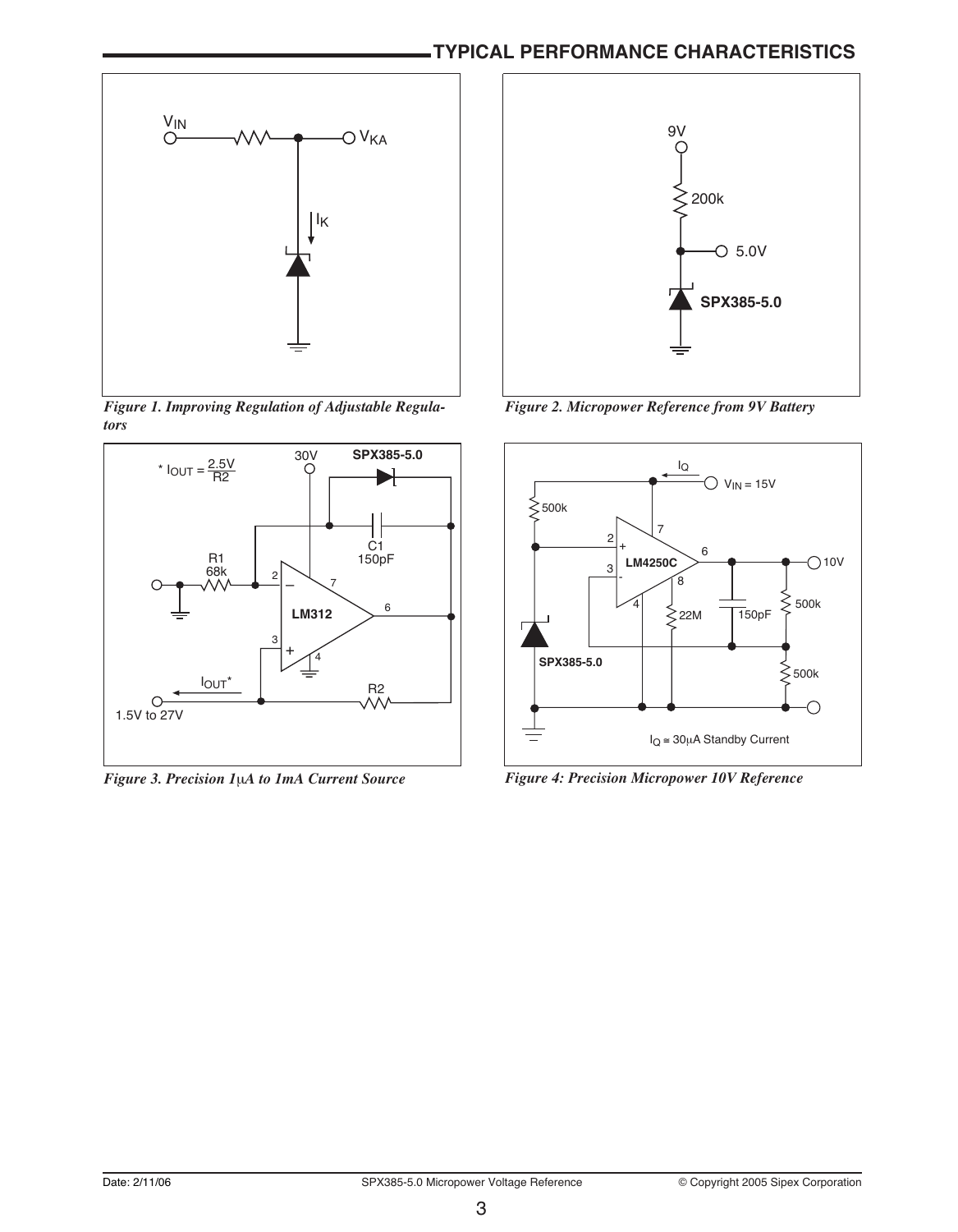



TOP VIEW



| 3 Pin SOT-23<br>JEDEC TO-236<br>Variation AB       |                                                            |            |            |                                                                          |            |              |
|----------------------------------------------------|------------------------------------------------------------|------------|------------|--------------------------------------------------------------------------|------------|--------------|
| <b>SYMBOL</b>                                      | Dimensions in Millimeters:<br><b>Controlling Dimension</b> |            |            | Dimensions in Inches<br><b>Conversion Factor:</b><br>1 Inch = $25.40$ mm |            |              |
|                                                    | <b>MIN</b>                                                 | <b>NOM</b> | <b>MAX</b> | <b>MIN</b>                                                               | <b>NOM</b> | <b>MAX</b>   |
| b                                                  | 0.30                                                       |            | 0.50       | 0.012                                                                    |            | 0.020        |
| C                                                  | 0.08                                                       |            | 0.20       | 0.003                                                                    |            | 0.008        |
| D                                                  | 2.80                                                       | 2.90       | 3.04       | 0.110                                                                    | 0.114      | 0.120        |
| E                                                  | 2.10                                                       |            | 2.64       | 0.083                                                                    |            | 0.104        |
| E <sub>1</sub>                                     | 1.20                                                       | 1.30       | 1.40       | 0.047                                                                    | 0.051      | 0.055        |
| e                                                  |                                                            | 0.95 BSC   |            |                                                                          | 0.038 BSC  |              |
| e1                                                 |                                                            | 1.90 BSC   |            | 0.075 BSC                                                                |            |              |
|                                                    | 0.40                                                       | 0.50       | 0.60       | 0.016                                                                    | 0.020      | 0.024        |
| L1                                                 |                                                            | 0.54 REF   |            |                                                                          | 0.021 REF  |              |
| L <sub>2</sub>                                     | 0.25 BSC<br>0.010 BSC                                      |            |            |                                                                          |            |              |
| Ø                                                  | Ωo                                                         |            | 80         | no                                                                       |            | $80^{\circ}$ |
| A                                                  | 0.89                                                       |            | 1.12       | 0.035                                                                    |            | 0.044        |
| A1                                                 | 0.01                                                       |            | 0.10       | 0.000                                                                    |            | 0.004        |
| A2                                                 | 0.88                                                       | 0.95       | 1.02       | 0.035                                                                    | 0.037      | 0.040        |
| SIPEX Pkg Signoff Date/Rev:<br>JL Oct25-05 / Rev A |                                                            |            |            |                                                                          |            |              |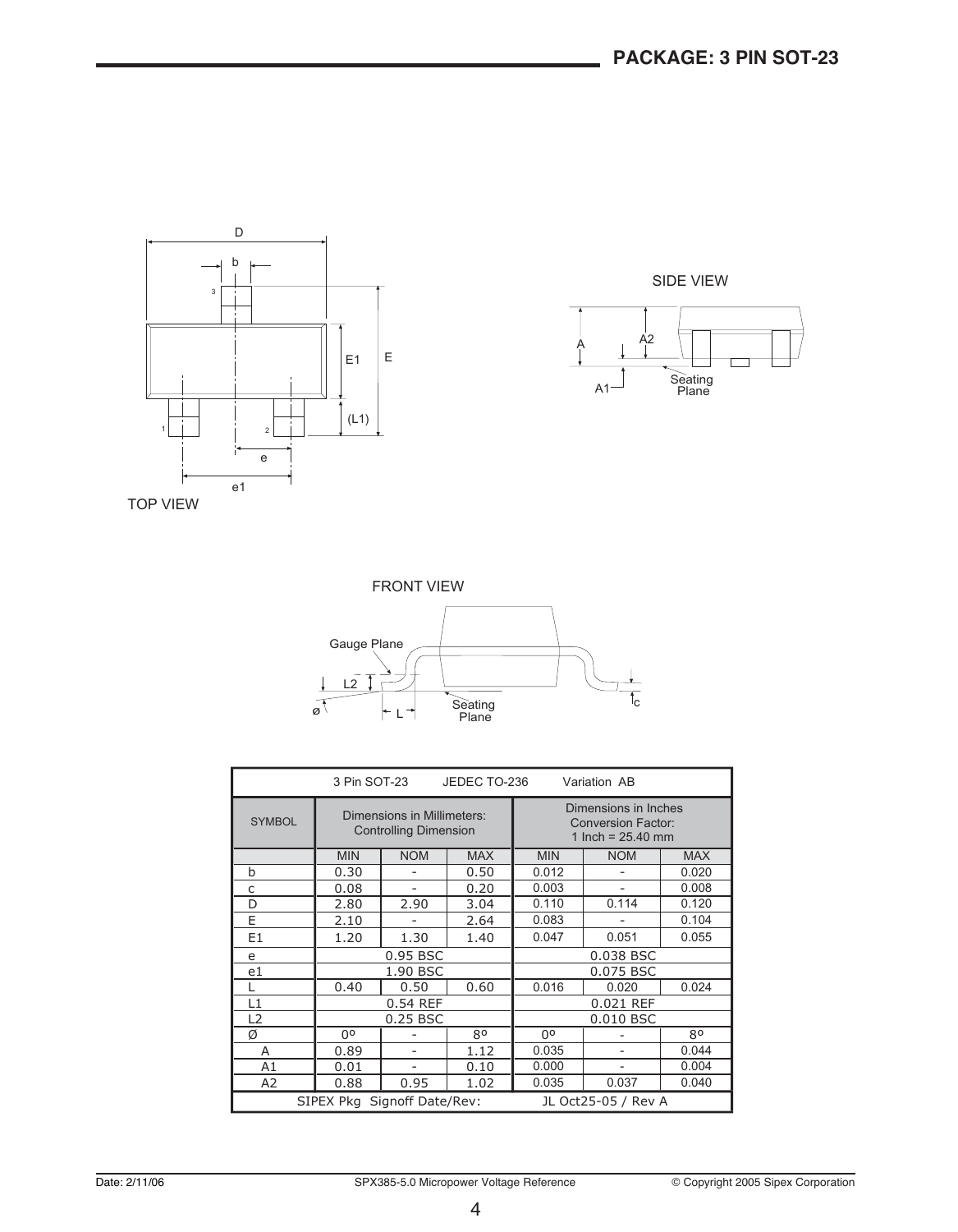

 $\overrightarrow{A}$   $\overrightarrow{A}^2$  $A1$ <sup> $\overline{\phantom{a}}$ </sup> SIDE VIEW Seating Plane



| 8 Pin NSOIC<br>JEDEC MS-012                        |                                                            | <b>Variation AA</b>      |            |            |                                                                          |                          |
|----------------------------------------------------|------------------------------------------------------------|--------------------------|------------|------------|--------------------------------------------------------------------------|--------------------------|
| <b>SYMBOL</b>                                      | Dimensions in Millimeters:<br><b>Controlling Dimension</b> |                          |            |            | Dimensions in Inches<br><b>Conversion Factor:</b><br>1 Inch = $25.40$ mm |                          |
|                                                    | <b>MIN</b>                                                 | <b>NOM</b>               | <b>MAX</b> | <b>MIN</b> | <b>NOM</b>                                                               | <b>MAX</b>               |
| A                                                  | 1.35                                                       |                          | 1.75       | 0.053      |                                                                          | 0.069                    |
| A1                                                 | 0.10                                                       |                          | 0.25       | 0.004      |                                                                          | 0.010                    |
| A2                                                 | 1.25                                                       |                          | 1.65       | 0.049      |                                                                          | 0.065                    |
| $\mathbf b$                                        | 0.31                                                       |                          | 0.51       | 0.012      | -                                                                        | 0.020                    |
| C                                                  | 0.17                                                       | $\overline{a}$           | 0.25       | 0.007      |                                                                          | 0.010                    |
| Ē                                                  |                                                            | 6.00 BSC                 |            | 0.236 BSC  |                                                                          |                          |
| E1                                                 |                                                            | 3.90 BSC                 |            | 0.154 BSC  |                                                                          |                          |
| e                                                  |                                                            | 1.27 BSC                 |            | 0.050 BSC  |                                                                          |                          |
| h                                                  | 0.25                                                       |                          | 0.50       | 0.010      |                                                                          | 0.020                    |
| L                                                  | 0.40                                                       | $\overline{\phantom{a}}$ | 1.27       | 0.016      | $\overline{\phantom{a}}$                                                 | 0.050                    |
| L1                                                 |                                                            | 1.04 REF                 |            |            | 0.041 REF                                                                |                          |
| L2                                                 |                                                            | 0.25 BSC                 |            |            | 0.010 BSC                                                                |                          |
| R                                                  | 0.07                                                       |                          | -          | 0.003      |                                                                          | $\overline{\phantom{0}}$ |
| R1                                                 | 0.07                                                       |                          |            | 0.003      |                                                                          |                          |
| Ø                                                  | 0°                                                         |                          | 80         | 0°         |                                                                          | 80                       |
| ø1                                                 | 50                                                         |                          | 150        | 50         |                                                                          | 150                      |
| ø2                                                 | 00                                                         |                          |            | 00         |                                                                          |                          |
| D                                                  | 4.90 BSC<br>0.193 BSC                                      |                          |            |            |                                                                          |                          |
| SIPEX Pkg Signoff Date/Rev:<br>JL Aug16-05 / Rev A |                                                            |                          |            |            |                                                                          |                          |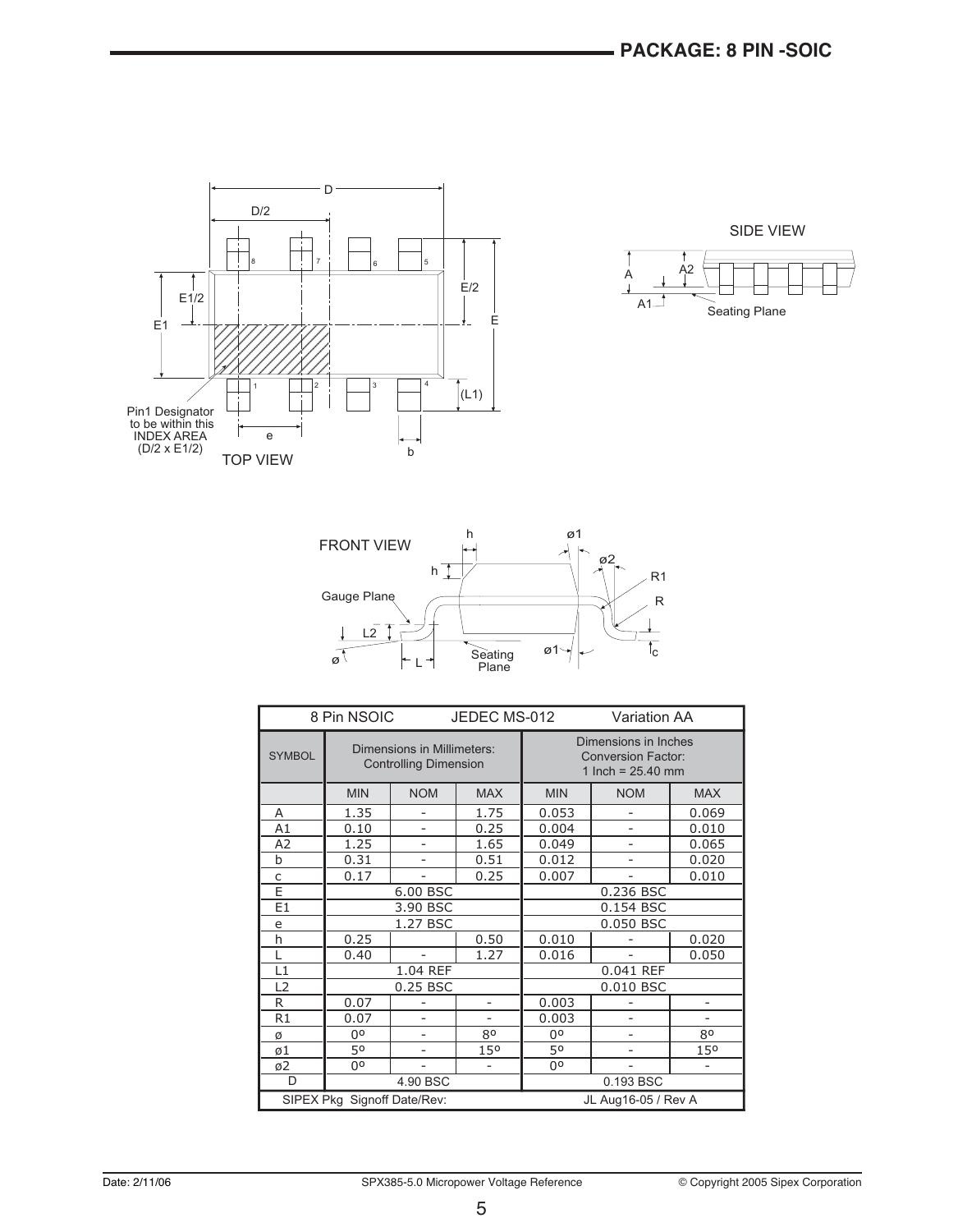



| TO-92<br>3 Pin                                     |             |            |                                                       |             |                                                  |                           |  |
|----------------------------------------------------|-------------|------------|-------------------------------------------------------|-------------|--------------------------------------------------|---------------------------|--|
| <b>SYMBOL</b>                                      |             |            | Dimensions in Inches:<br><b>Controlling Dimension</b> |             | <b>Conversion Factor:</b><br>1 Inch = $25.40$ mm | Dimensions in Millimeters |  |
|                                                    | <b>MIN</b>  | <b>NOM</b> | <b>MAX</b>                                            | <b>MIN</b>  | <b>NOM</b>                                       | <b>MAX</b>                |  |
| A                                                  | 0.170       |            | 0.195                                                 | 4.32        |                                                  | 4.95                      |  |
| b                                                  | 0.014       |            | 0.020                                                 | 0.36        |                                                  | 0.51                      |  |
| F                                                  | 0.130       | 0.155      |                                                       | 3.30        |                                                  | 3.94                      |  |
| e                                                  | 0.095       |            | 0.105                                                 | 2.41        |                                                  | 2.67                      |  |
| e <sub>1</sub>                                     | 0.045       |            | 0.055                                                 | 1.14        |                                                  | 1.40                      |  |
|                                                    | 0.500       | 0.610      |                                                       | 12.70       |                                                  | 15.49                     |  |
| R                                                  | 0.085       |            | 0.095                                                 | 2.16        |                                                  | 2.41                      |  |
| S <sub>1</sub>                                     | 0.045       | 0.060      |                                                       | 1.14        |                                                  | 1.52                      |  |
| W                                                  | 0.016       |            | 0.022                                                 | 0.41        | -                                                | 0.56                      |  |
| D                                                  | 0.175       | 0.195      |                                                       | 4.45        |                                                  | 4.95                      |  |
| $\alpha$                                           | $4^{\circ}$ |            | $6^{\circ}$                                           | $4^{\circ}$ |                                                  | $6^{\circ}$               |  |
| SIPEX Pkg Signoff Date/Rev:<br>JL Sept23-05 / RevA |             |            |                                                       |             |                                                  |                           |  |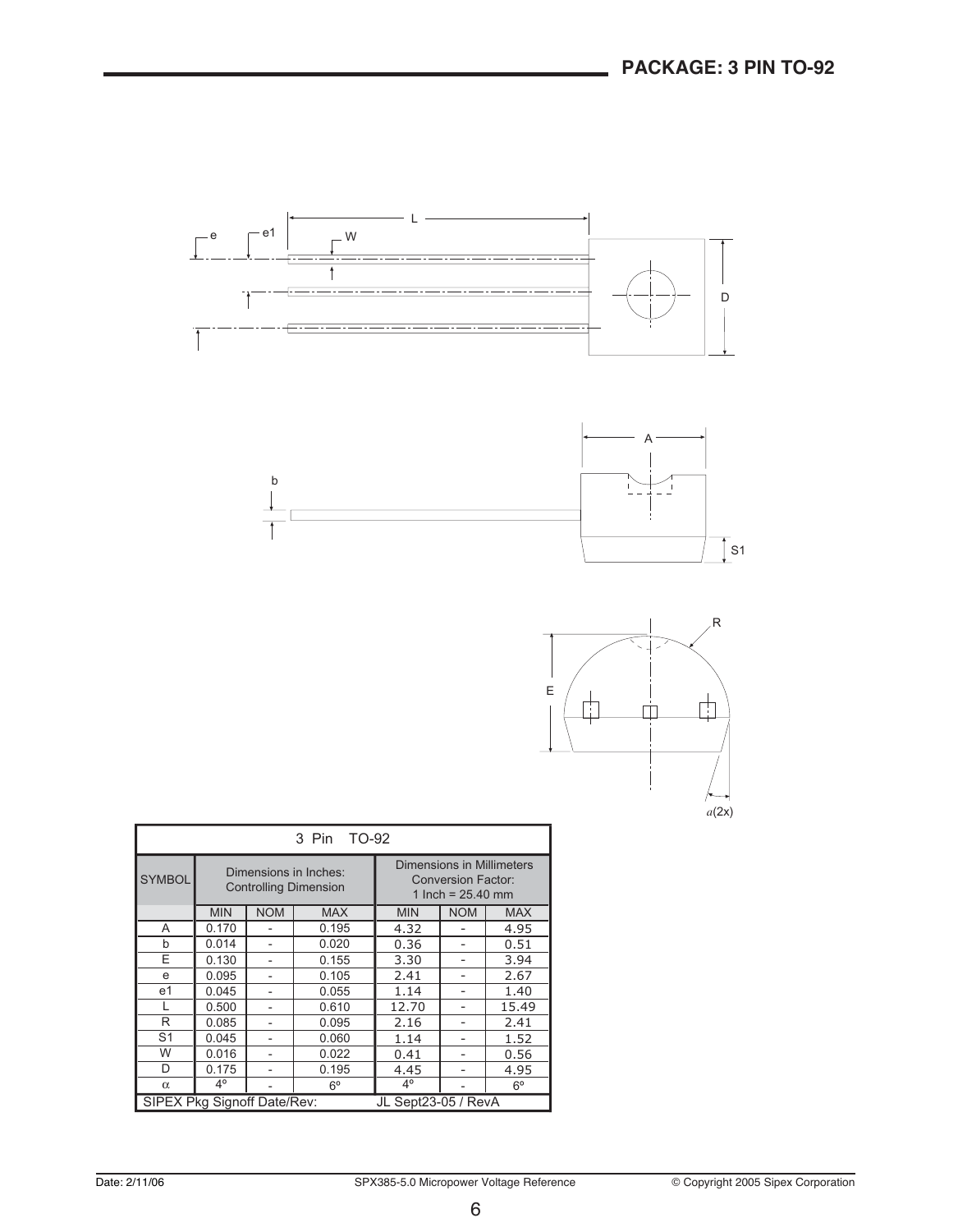





| 3 Pin SOT-89<br>JEDEC TO-243<br><b>Variation AA</b> |                            |                              |            |            |                                                                          |            |
|-----------------------------------------------------|----------------------------|------------------------------|------------|------------|--------------------------------------------------------------------------|------------|
| <b>SYMBOL</b>                                       | Dimensions in Millimeters: | <b>Controlling Dimension</b> |            |            | Dimensions in Inches<br><b>Conversion Factor:</b><br>1 Inch = $25.40$ mm |            |
|                                                     | <b>MIN</b>                 | <b>NOM</b>                   | <b>MAX</b> | <b>MIN</b> | <b>NOM</b>                                                               | <b>MAX</b> |
| А                                                   | 1.40                       |                              | 1.60       | 0.055      |                                                                          | 0.063      |
| B                                                   | 0.44                       |                              | 0.56       | 0.017      |                                                                          | 0.022      |
| <b>B1</b>                                           | 0.36                       |                              | 0.48       | 0.014      |                                                                          | 0.019      |
| C                                                   | 0.35                       |                              | 0.44       | 0.014      |                                                                          | 0.017      |
| D                                                   | 4.40                       |                              | 4.60       | 0.173      |                                                                          | 0.181      |
| D <sub>1</sub>                                      | 1.62                       |                              | 1.83       | 0.064      |                                                                          | 0.072      |
| E                                                   | 2.29                       |                              | 2.60       | 0.090      |                                                                          | 0.102      |
| E <sub>1</sub>                                      | 2.13                       |                              | 2.29       | 0.084      |                                                                          | 0.090      |
| e                                                   | 1.50                       | <b>BSC</b>                   |            |            | 0.059                                                                    | <b>BSC</b> |
| e <sub>1</sub>                                      | 3.00                       | <b>BSC</b>                   |            |            | 0.118                                                                    | BSC        |
| н                                                   | 3.94                       |                              | 4.25       | 0.155      |                                                                          | 0.167      |
|                                                     | 0.89                       |                              | 1.20       | 0.035      |                                                                          | 0.047      |
| SIPEX Pkg Signoff Date/Rev:                         |                            |                              |            |            | JL Feb2-06/ RevA                                                         |            |